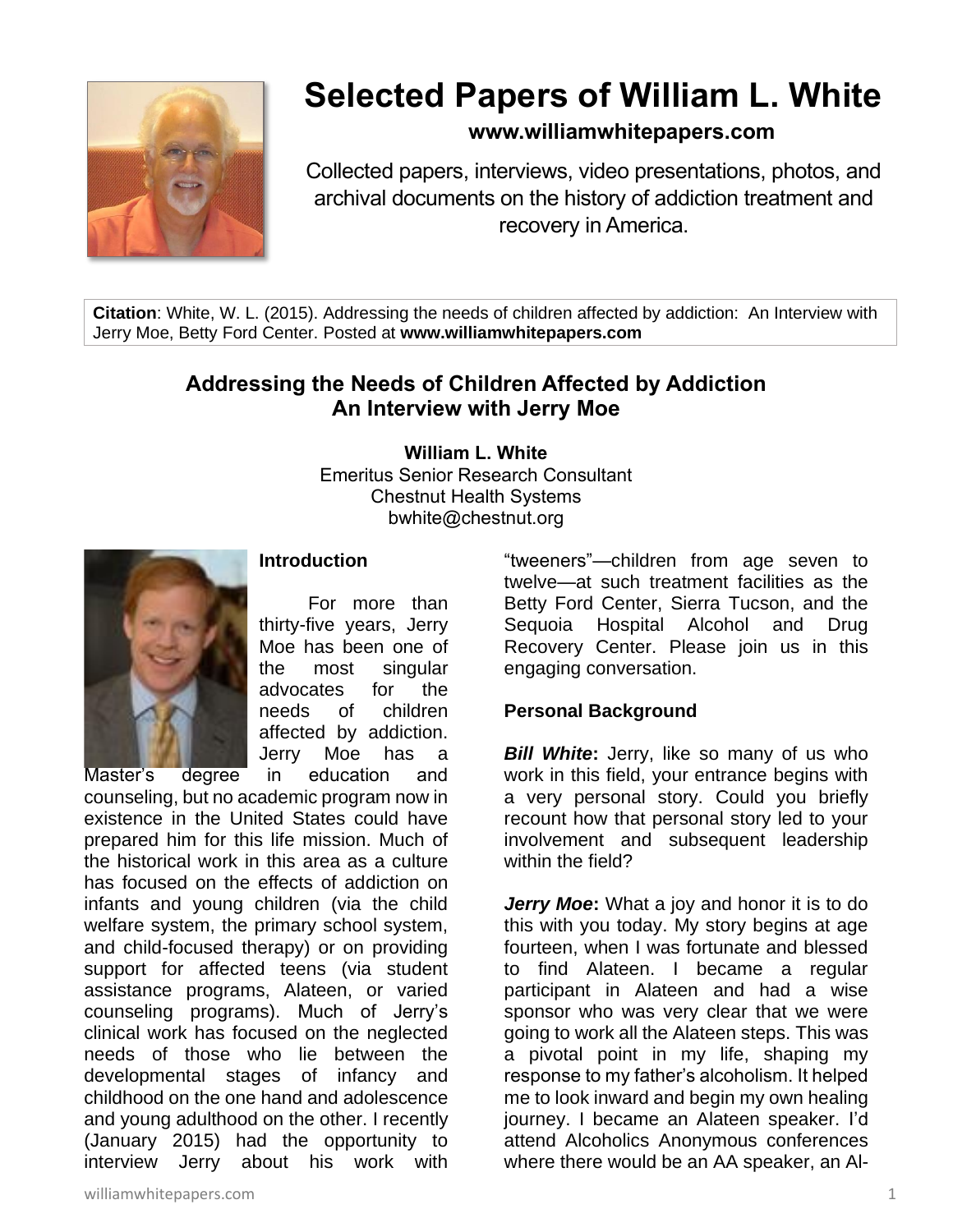Anon speaker, and an Alateen speaker. Filling that latter role was an opportunity to share my experience, strength, and hope and convey how teenagers can recover from this family disease. I was young and naïve enough to not realize what a big deal it was to convey this message in a room filled with hundreds of recovering people. Unfortunately, Alateen is the only Twelve-Step program with an age limit.

At twenty-one, I faced a dilemma. My sponsor, who gratefully was still guiding me, suggested I go to Al-Anon. I started going to Al-Anon meetings, but it wasn't a good fit. This was long before Adult Children of Alcoholics Al-Anon meetings, or CODA [Co-Dependents Anonymous]. After a few months, my sponsor suggested that I become an Alateen sponsor. I went through an interview with group representatives and district representatives before taking on this role. The neat thing about it, Bill, was that my Alateen group coincided with a very popular Alcoholics Anonymous meeting, and a wellattended Al-Anon group. It was an evening of Twelve Step meetings for the entire family. Over the next few years, this Alateen group grew to between forty and sixty regular participants.

*Bill White***:** Were many younger children involved at that time?

*Jerry Moe***:** Ten and twelve-year-olds and sometimes even younger children began to show up for this meeting. We'd do a group conscience and the teens would always say, "Oh yeah, let a younger child come in. They need help, too." But after two years, what became clear was how difficult it was to meet the developmental needs of such a wide age span. I'd often wondered as a young adult how my life might have been different if I'd been helped when I was seven or eight years old instead of fourteen. That decision to focus on the younger kids was the beginning of my professional journey. I never could have anticipated what would unfold in the years ahead.

# **Early Career**

*Bill White***:** When and where does that professional journey begin?

*Jerry Moe***:** That journey began at the Delancey Street Foundation during my undergraduate work. I had this wonderful advisor who helped start the Haight-Ashbury Clinic and who believed that the best learning takes place outside the classroom. So I did an internship at the Delancey Street Foundation. What I did within this therapeutic community was help residents prepare to take the GED exam. Most of those I worked with were recovering alcoholics and addicts who had spent a lot of time in the criminal justice system and were now putting their lives back together. I found that I really enjoyed working with this population, and the experience also reinforced my thinking about the value of prevention. I was struck by the possibilities if these folks had been reached when they were younger—how the trajectory of their lives could have potentially been so different.

After graduation, I was working in special education in the Redwood City School District. Based on my professional education and experience in Alateen, I created a program for younger kids. Alateen comes under the auspices of Al-Anon Family Groups, and they weren't looking to sponsor a program for kids under the age of twelve. So, I created a weekly one-hour program to serve these kids. It was an education/support group experience, specifically for kids growing up in families affected by alcoholism and other drug addiction.

I piloted that program at the Salvation Army's Clinton House in Redwood City, California. Much to my surprise, it was very well-received with a group of just little kids. Now my challenge was to find a permanent home for the program. At the time, there was Children Are People, founded by Rokelle Lerner and Barbara Naiditch in Minneapolis-St. Paul; Claudia Black was working with young kids in Washington, and Phil Diaz was doing Project Rainbow in New York. I just didn't know about these programs or the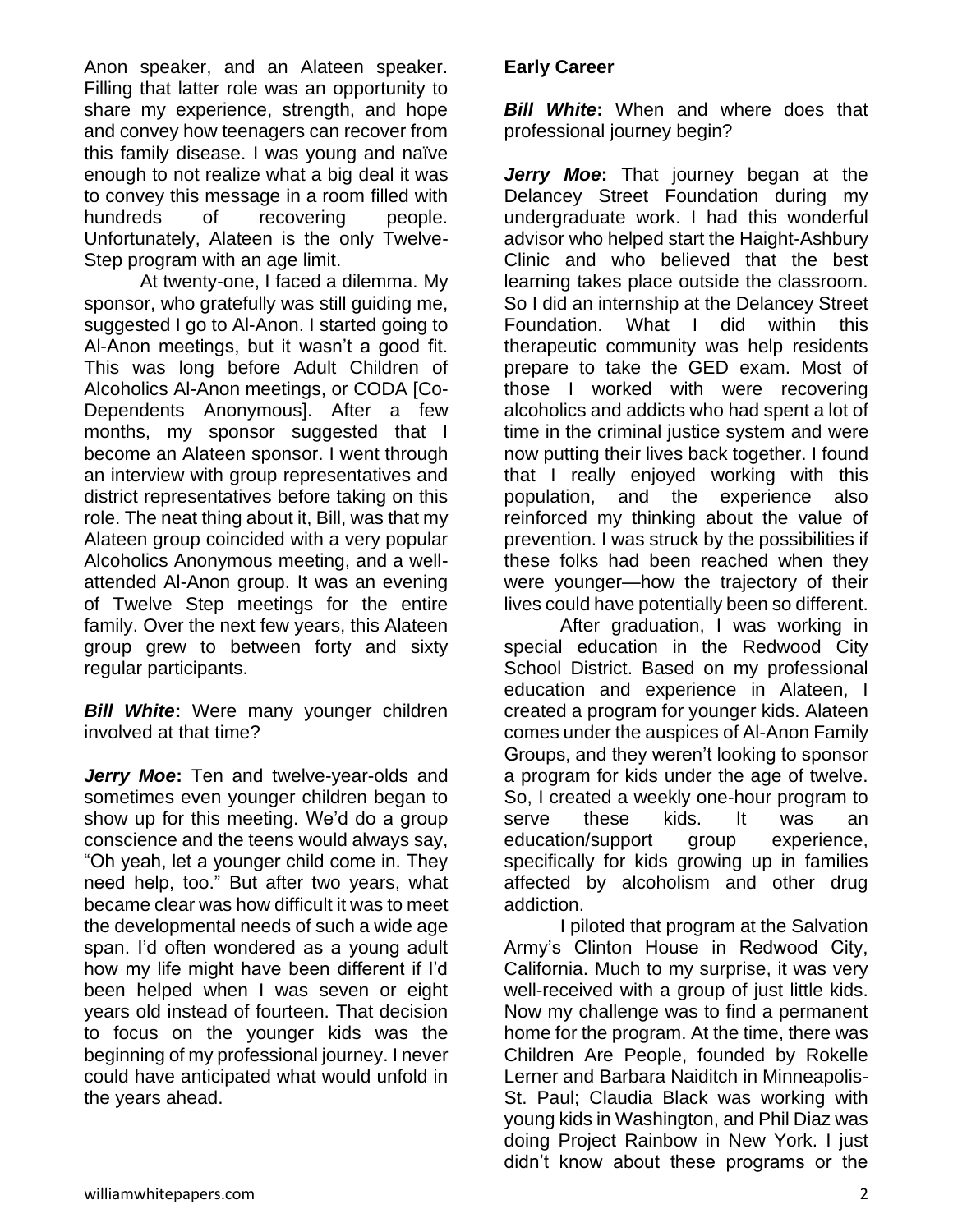efforts by others to support this special population.

**Bill White:** If I remember right, you found that home within a series of addiction treatment programs.

*Jerry Moe***:** That is correct. I first took the children's program to Sequoia Hospital Alcohol and Drug Recovery Center in February 1978. It was a twenty-eight bed, inpatient addiction treatment program. When I first met with the administrators, I told them that if we offered a children's program that was open to all children, not just the children of patients in treatment, that I would guarantee ten inpatient admissions and five outpatient admissions a year, directly a result of that program. Today, I laugh at such boldness. The administrators looked at each other quite skeptically. My response was, "Well, if someone needs to bring the little kids to group and if those people are also participating in Twelve-Step meetings while the children's program is taking place, there's a chance that we're going to begin to change the family system from the other side of the equation. Instead of waiting for the alcoholic or the addict to seek treatment, let's help the family. Maybe change in the family system will accelerate help-seeking on the part of the addicted family member."

*Bill White***:** That's a remarkable argument for that time period.

*Jerry Moe***:** It was the application of Dr. Murray Bowen's family systems theory from graduate school. Change one part of the family, and the whole family's going to change as a result. The administrators at Sequoia bought my argument, and we began to see adults entering treatment as a result of the support we were providing other family members.

I wanted to work in the treatment field full-time with little kids, and it took a number of years to make that happen because that job didn't exist. Before I forged such a position, I worked as a detox counselor, a counselor on the midnight shift, a family counselor, and a continuing care

counselor—all of that gave me the basics of working in this field before I began my full time work with children. My work continued at Sequoia, then at Kids Are Special, then back to Sequoia, Sierra Tucson, and then to the Betty Ford Center, where I have been since 1998.

All of these later positions focused on work with children. Through this work, a new model emerged. The traditional model was weekly group for sixty to ninety minutes. There would be boys and girls just about to make a breakthrough—to talk about hurting inside, the guilt and shame they felt, or their fear that they were going to lose their parent, and then time would run out. We'd meet again the next week, and it wasn't like the Dallas TV show where you're left with a cliffhanger and the first thing you see is its resolution. In real life with these kids, you had to start all over the next week. By the end of 1979, we began to hold weekend retreats with the alumni organization at Sequoia Hospital, and I'd run a children's program parallel to the adult program. Over the course of a weekend, there was time for recreation, social interaction, and play. We'd deepen the process because there was more time to build relationships and create safety with the children. In 1985, we started summer camp for children of alcoholics. It was specifically for kids who were participating in the Sequoia program because we already knew them and realized that they could benefit from a six-day, fivenight camp experience. And it was a camp, in every traditional sense—with marshmallows, campfires, hide-and-seek, and swimming, but also with a focus on dealing with alcoholism and other drug addiction in their lives. I'm proud to say that in early July 2014, I went to the thirtieth annual gathering of this camp. It's still helping a lot of kids in Northern California, and I'm blessed to be invited back to participate every year.

**Bill White:** How did this camp model evolve into your later work?

*Jerry Moe***:** What fortuitously happened was that we used the camp model at the National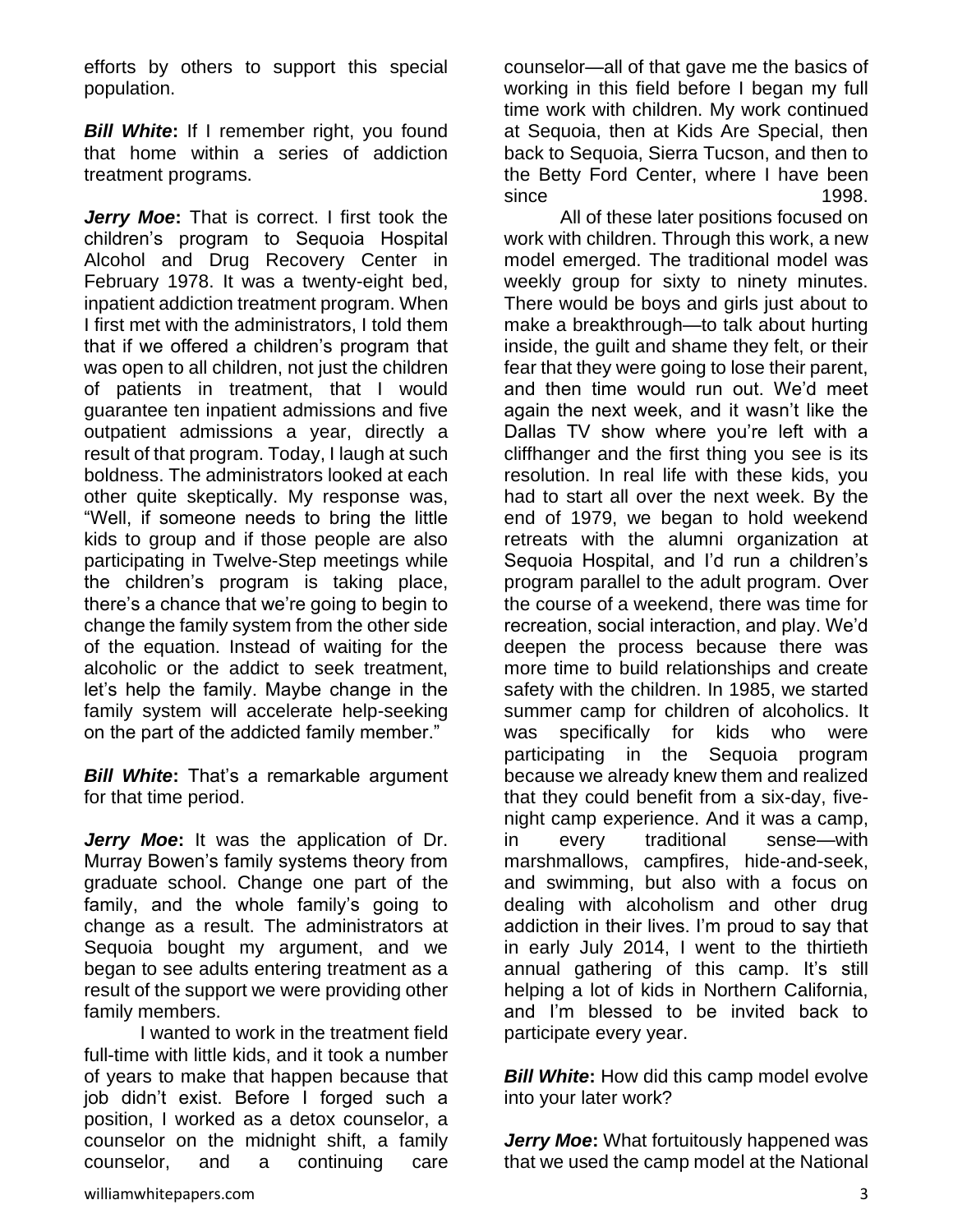Association for Children of Alcoholics (NACoA) conferences. In the mid-1980s through the 1990s, NACoA held a national conference. Someone had the idea to do a children's program during the Conference while their parents went to lectures and workshops. I was approached to direct this children's program. Sierra Tucson often sponsored this children's program. That's how I met Bill O'Donnell, who was the CEO of Sierra Tucson at the time. At one point he said, "Jerry, would you consider coming to work at Sierra Tucson and creating a fiveday children's program that would run parallel to the family program?" That was how I came to work at Sierra Tucson from 1991 to 1998. The model came directly from the camps.

#### **Betty Ford Center Children's Program**

*Bill White***:** And how did the opportunity then arise to move to the Betty Ford Center?

*Jerry Moe***:** The Betty Ford Center, from its inception in 1982, was doing work with children, but it was done on a piecemeal basis. Quarterly, one of the family counselors would do a couple of days with kids and also do something with parents. But it wasn't until 1996 that the Betty Ford Center received a generous philanthropic gift and hired someone to develop a fulltime children's program. I was called upon to serve as a consultant to review the program and offer suggestions based on the model that I'd been working on for so long. Then, in 1998, I was invited to go to the Betty Ford Center and create the children's program that we continue to run today.

*Bill White***:** For those that are not familiar with that program, how would you describe the structure of that program?

*Jerry Moe***:** There are a number of program elements. The community program is a fourday, all-day program open to all boys and girls who come from a family where alcoholism and/or other drug addiction has been a problem. It was Mrs. Ford herself who insisted no child ever be turned away due to an inability to pay. The first two days, Bill, are just for the children, and we use an experiential play model to teach kids about the true nature of alcoholism and other drug addiction. We teach them a variety of communication skills and coping strategies—ways to take good care of themselves. Then during the last two days, a parent, grandparent, or a foster parent—or maybe it's the twenty-one-year-old who's just been through a young adult program at a treatment center—will come and participate with the child.

We also do a school-based program. We partner with a local school district, and the school principal and the counselor pick children to participate. The principal sends home a letter inviting kids because we need parental consent. We do a four-day program at the school where boys and girls are pulled out of all classes to attend the program. Many more of the boys and girls in the school program live with active addictions, so we change the model to talk more about safety plans and safe people—ways to just stay safe. Then the school counselors do followup.

A third element is for kids who live locally. Every Wednesday night is Continuing Care Night. It's a one-hour group much like the model that originally was created at Sequoia Hospital. It's an hour of age-specific group support for the children who've been through the Children's Program. If you're an alumnus of the Betty Ford Center Children's Program and you're a teenager, you go to Alateen and then there's an AA and Al-Anon meeting for the grown-ups. So, it's an evening where the whole family can come to deepen their healing.

*Bill White*: How would you describe the goals or core principles that underlie the Betty Ford Children's Program?

*Jerry Moe***:** Our focus is on helping boys and girls understand the true nature of alcoholism and other drug addiction, for them to realize that it's not their fault, they're not to blame, they didn't cause it, and they can't cure it. We also teach them about their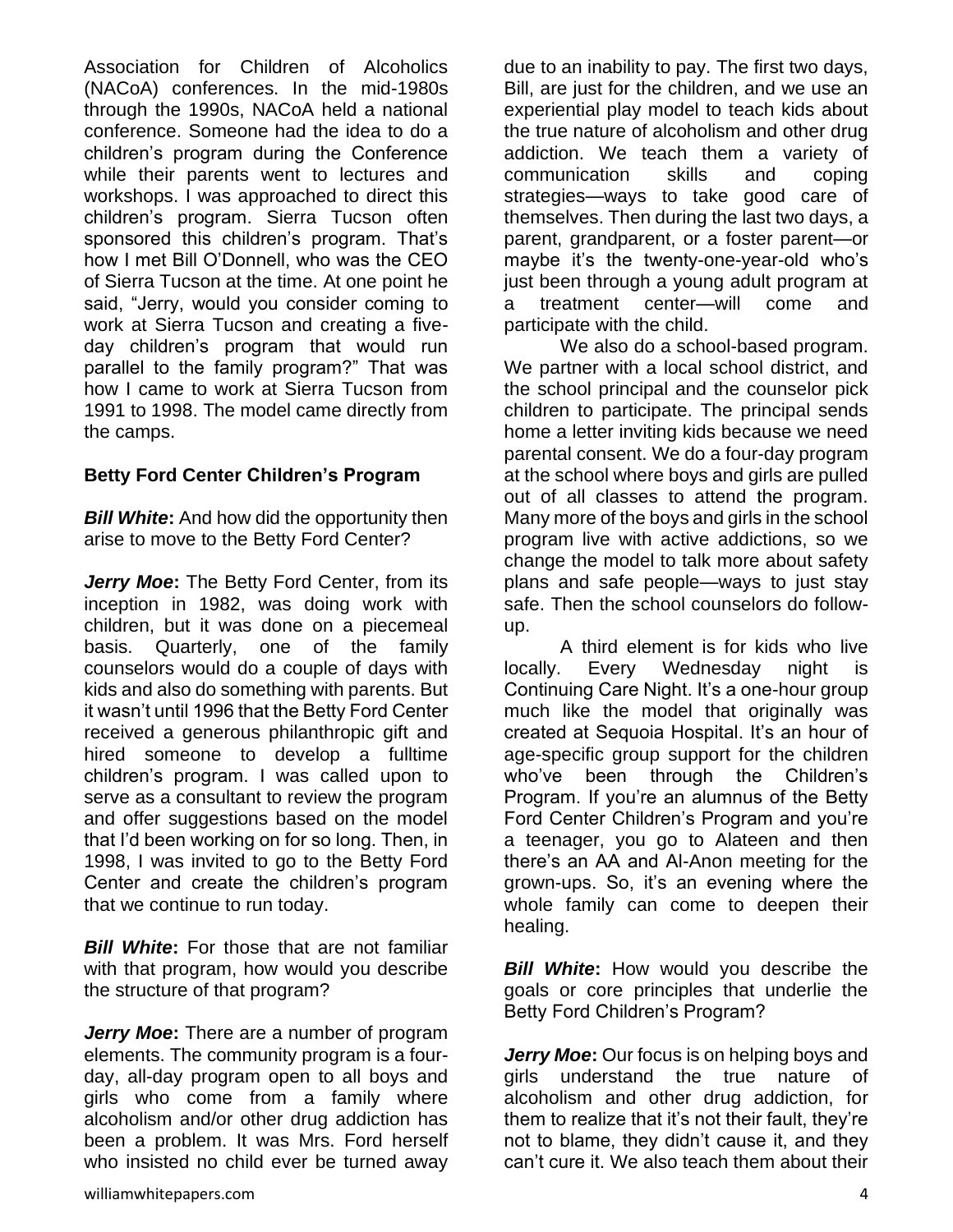own risk for developing addiction. We emphasize creating a place where kids feel safe and they can—through art, stories, writing, and role-plays—begin to share their own experience of what's happened in their lives. And it's also about play—an opportunity for boys and girls to be children. While we're engaged in a lot of therapeutic activities throughout the day, there's also swimming, hide-and-seek, playing ball, having meals, and social interaction. Play is an incredibly important part of the program.

*Bill White***:** I seem to recall you've adapted and delivered the program in some very different cultural contexts.

*Jerry Moe***:** Yes, I've been blessed to work with Native Americans. Through Don Coyhis and White Bison, I have learned a great deal about Native culture and how to incorporate stories and rituals into our work with Native children. Our staff has done a children's program in Alkali Lake in Canada with a tribe that is a model of recovery and healing. I've been a frequent presenter and worked with children at the Seminole Wellness Conference in Florida.

The Betty Ford Center is located in Coachella Valley, so we also serve Mexican-American families by offering bilingual groups. It's typical that the boys and girls from these families speak both English and Spanish, but often the parents are Spanishspeaking only. Children often go back to their Native language when things get emotional. I have been both an attendee and presenter at the annual Counseling and Treating People of Color Conference. Dr. Frances Brisbane has helped me to become much more culturally competent in this work.

#### **National and International Work**

*Bill White***:** Is the BFC children's program offered in other locations?

*Jerry Moe***:** There are three Betty Ford Center Children's Programs. In addition to our program here in Rancho Mirage, California, we operate a program in Irving, Texas, that encompasses the Dallas - Fort Worth Metroplex. We also have a Children's Program in Aurora, Colorado, that serves the greater Denver area. Mrs. Ford was instrumental in the Children's Program expansion. She knew that few communities offered such programs and that it would benefit so many boys and girls. Now with the merger of Betty Ford Center and Hazelden, the thought of expansion is very exciting.

**Bill White:** Have you been called upon to do training and consultation to help replicate or adapt the Betty Ford Children's Program at other sites?

*Jerry Moe***:** Yes, we have partnered with Brighton Center for Recovery in Michigan, and the Houston Council on Alcohol and Drugs to offer the Betty Ford Center Children's Program Training Academy. We train key staff for two years to develop and then independently operate a children's program for their local communities.

*Bill White***:** I know you've taken this work internationally in such countries as Russia, China, and Africa. Have you been struck by how similar the experiences of affected children are across these cultures?

*Jerry Moe***:** In Russia, China, and Ghana, I was blessed to work directly with little kids. In all three places, I didn't speak their native tongue, so there were interpreters. While I did a crash course in their culture and tried to learn as much as I could in a short amount of time, I was struck wherever I went that little kids are little kids. They're hurt by this disease. They respond so quickly and so favorably to the tools and techniques we've developed over the years. What I've always wondered is: Will these same games and activities work in other cultures? How do we need to change it up a little bit? How do we best meet their needs? In working across cultures with children challenged by addiction, the similarities so outweigh the differences. To touch little kids' hearts is the key to all of it. While what we do is incredibly important with children, it's how we do it, with love, with kindness, listening, and caring that's the most important part of all.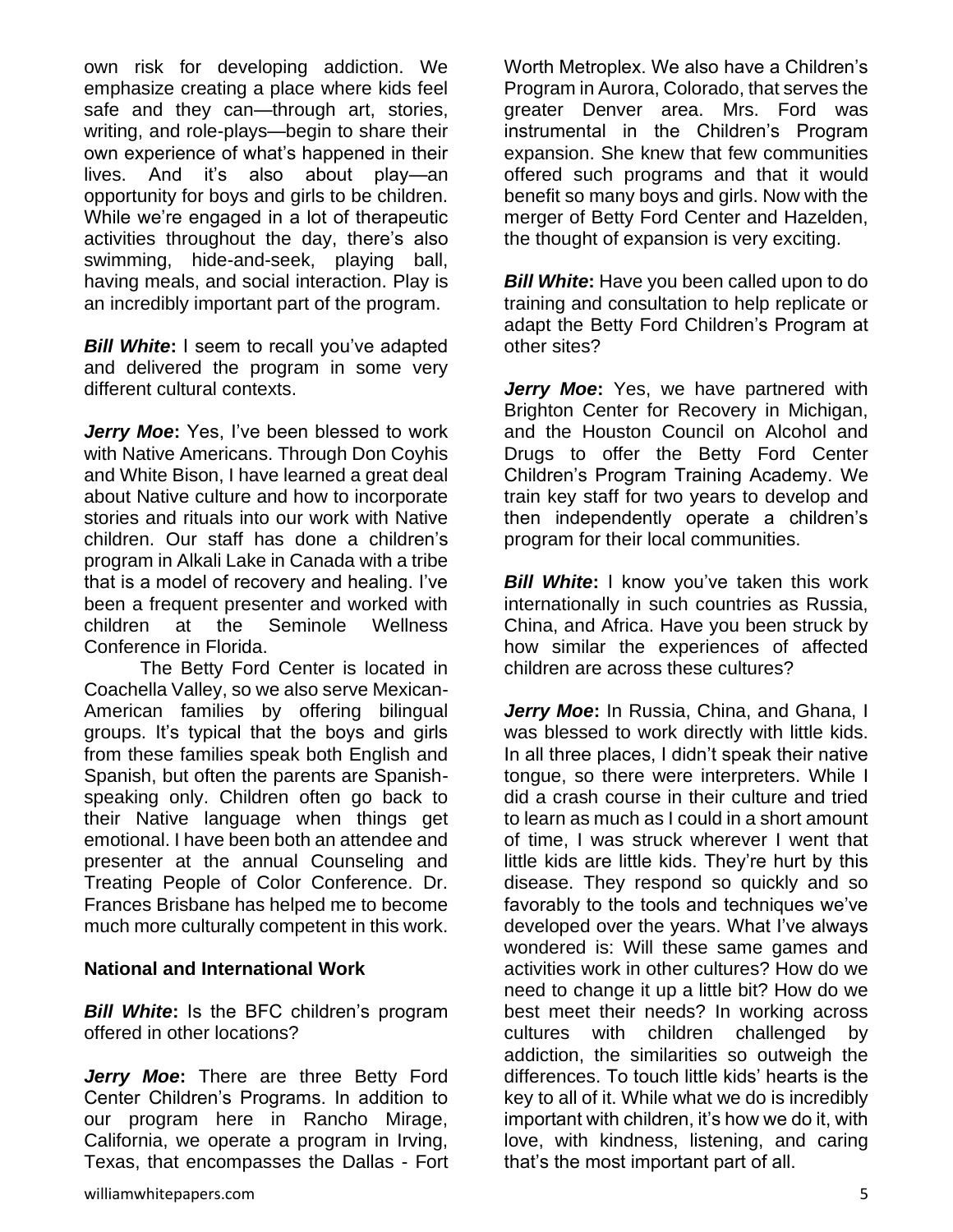*Bill White***:** Jerry, let me take you to a larger discussion about where you see the field. First, could you elaborate on the status of family and children's programs when you entered the field?

*Jerry Moe:* At the time I entered, this work had already begun, but it wasn't until the founding of the National Association for Children of Alcoholics in 1983 that there was a vehicle to network and expand such efforts. Before then, those of us trying to do this work knew little of each other. There were pioneers whose work influenced NACOA and its mission, such as Stephanie Brown's ground-breaking work with adult children and Claudia Black's early work, including her first book, *My Dad Loves Me, My Dad Has a Disease*. Sharon Wegscheider-Cruse was doing amazing work with families. I remember ordering Robert Ackerman's book, *Children of Alcoholics: a Guidebook for Educators, Therapists, and Parents*, and it arrived in brown-wrapped paper, as if people would have been ashamed to have others know they had ordered it. We had those early resources, but we had yet to become a mobilized force within the field and the larger culture.

*Bill White***:** So, in many ways, NACOA became the kinetic detonation point for the movement dealing with the needs of families and children.

*Jerry Moe***:** Most definitely. I am not a NACOA founder. I'm part of the second wave that came after the founders. I was doing work with children when NACOA was founded but my involvement came later. NACOA was the umbrella embracing some extremely gifted and talented counselors, writers, and advocates. In addition to Claudia Black, Stephanie Brown, and Bob Ackerman, there were Cathleen Brooks, Sharon Weigsheider-Cruse, Sis Wenger, and Tim Cermak. What incredibly rich resources! NACOA helped to validate and

*Bill White:* So much of this seminal work was done in the 1980s and early 1990s. Have we progressed beyond that pioneering work, or have we as a field lost some of the focus on children?

*Jerry Moe***:** We've progressed in many ways, Bill. I think about the work that gets done in the schools with student assistance programs and with prevention. Mrs. Ford always said that we need to go to where the kids are, and where are the boys and girls? They're in schools. Children's programming needs to reach beyond the walls of addiction treatment. It needs to be open to all kids. There's also exciting work being done in the faith community and with Drug Courts.

The National Association for Children of Alcoholics now works closely with SAMHSA and with the White House Office on National Drug Control Policy. You see how far we've come. But while we've made progress, there are still so many boys and girls out there who are hurting and who don't have access to the education and support that they so desperately need. We need more clinicians and programs to address this issue.

#### **Treatment Program Response to Needs of Children**

*Bill White:* What do you think are some of the most important steps that inpatient and outpatient addiction treatment programs can take to better address the needs of affected children?

*Jerry Moe***:** One of the first things that treatment centers can do is offer family and children's program services to the general public—to affected families and children whose addicted family member is not in primary treatment or in stable recovery. It's time we widened the doorway for all affected families. Such families can also include the men and women in long-term recovery who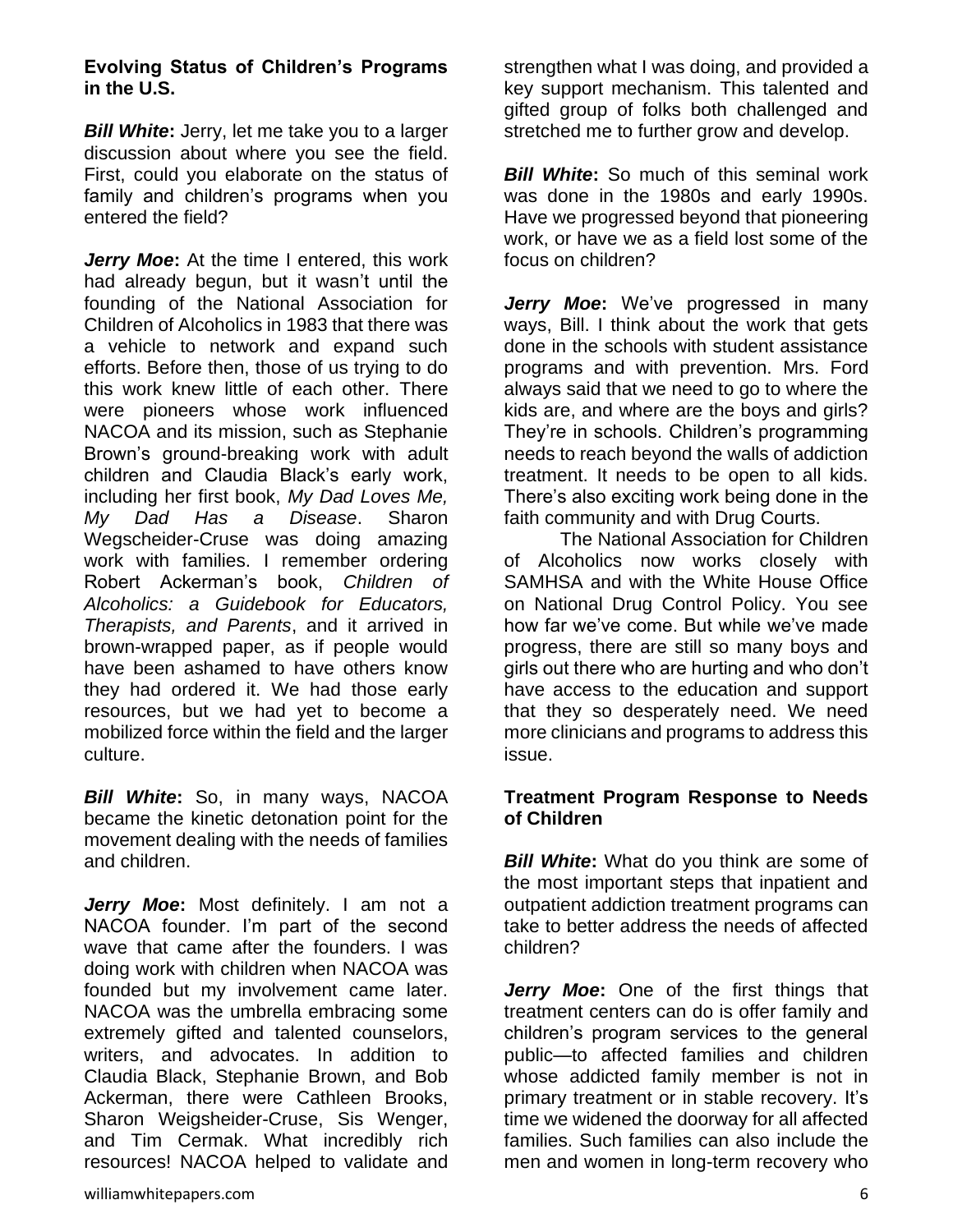want to involve their children in support services to help break intergenerational cycles of addiction.

The second thing treatment centers can do is address parenting issues in recovery. This is a tough one because there are so many critical things to address in treatment, but there needs to be a focus on parenting issues in early recovery. Right here at the Betty Ford Center, there may be a mom who has been in treatment for a few weeks who today has a spiritual awakening and realizes the devastation this disease has wreaked on herself and others, particularly her children. And she may also come to realize the similar devastation it did to her when she was growing up. She now sees the horror of this repeated cycle that she was so adamant to avoid. We can help empower folks in early recovery to begin to balance their own recovery with the needs of becoming a more effective parent, one day at a time.

#### **Resources**

*Bill White***:** I know you and others have created a number of resources that would be of great help to programs wanting to amplify their focus on children. What's the best way for people to access those resources?

*Jerry Moe***:** Over a dozen years ago, the National Association for Children of Alcoholics (NACoA) partnered with SAMHSA to create the Children's Program Kit. All of the NACoA people who worked on the Kit donated their services to create this. It remains an excellent resource for working with elementary, middle-school, and highschool youth. About one hundred-eighty thousand Kits have been distributed across the United States. The good news today, Bill, is that NACoA is in the process of finishing a major revision of this Kit. People can go to the NACoA website, [www.nacoa.org,](http://www.nacoa.org/) and order that kit for free. There's also a Native American-specific kit that Don Coyhis and White Bison helped put together. The kit has been used in a variety of settings, from treatment programs, schools, family clinics, mental health programs, private practice

We are always trying to create new resources for our alumni kids, ones that reinforce the major messages and strengthen the skills they learned in the program. One exciting development is the Beamer Project. Tom Drennon and I created a series of books revolving around a tenyear-old named Beamer. His head is shaped like a light bulb, and it actually changes colors as his feelings change. Both of Beamer's parents have been trapped by addiction. Children readily identify with the many challenges he faces and the solutions he utilizes to positively cope on a daily basis. This has become wildly popular with the kids and is being developed into animation with hope of wider availability.

## **Child Vulnerability and Resiliency**

**Bill White:** I'd like you to reflect on some of what you've learned about children through your years of running children's programs. How do you now view the vulnerability of children and the resiliency of children?

*Jerry Moe:* I still get to do groups with boys and girls, not as often, but I am still moved and refreshed by this contact. Many are so hurting, yet have mastered the ability to look good on the outside. When boys and girls have adversity or challenges in their life, many have the blessing to go home to a safe place for support in facing these challenges. But for boys and girls who grow up in families with alcoholism and drug addiction, the dilemma is that home is often the source of those challenges. So, these kids are incredibly vulnerable, but you said it: so many are resilient.

I never forget the longitudinal study of Dr. Emmy Werner, who is often referred to as the "grandmother of resilience." She studied the children of Kauai for almost 50 years. Many of them were children from alcoholic and drug-addicted homes. What I most recall from this study is that the presence of a nurturing, caring adult in a child's life can make such a difference. I look at the way that we structure the children's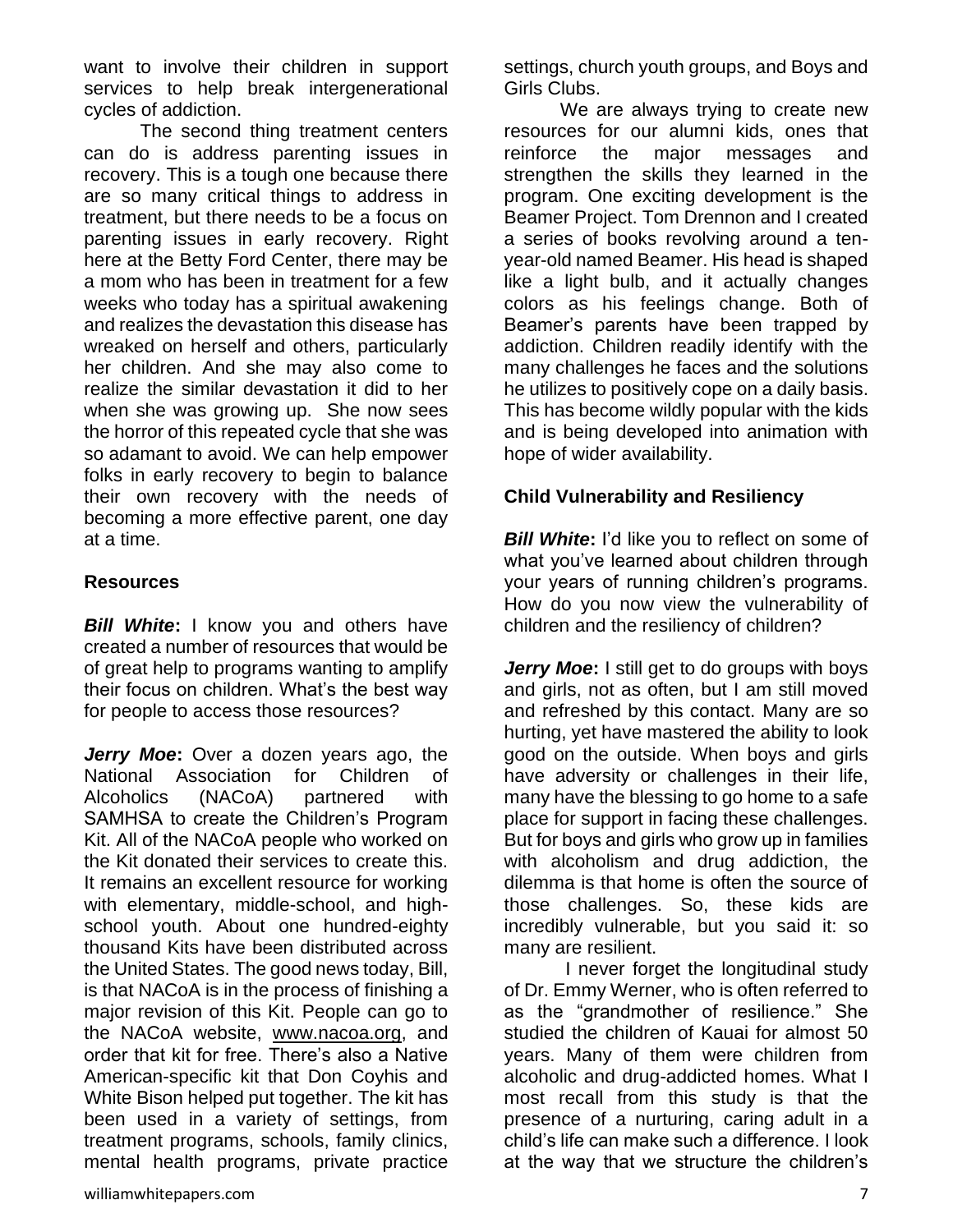program, and it's really a strength-based model. One of the most important lessons I've learned through the years is children don't care about how much you know until they know about how much you care. So, bringing your heart and soul, developing that relationship, playing with kids, listening to boys and girls is so important, and it's important because of its ability to move children from a position of vulnerability to a place of resilience.

It's being in a group with other kids who are going through the same exact thing, knowing they're not alone and that there are other kids like them. At the Betty Ford Center, it's about sending kids a newsletter every ninety days in the mail, and a series of Beamer books to reinforce those major messages. We make a promise to kids going through our program that we're going to always be here for them. They get an 800 number that they can call, and e-mail addresses where they can reach us when they are hurting or scared, or even when they're joyous because something good is happening in their lives.

# **Breaking Intergenerational Cycles**

*Bill White***:** You referenced earlier this propensity for addiction to move from generation to generation within families. Given your experience, what strategies could be used to help break such cycles of addiction?

*Jerry Moe***:** The best gift parents, grandparents, or an older sibling can give to a child is the gift they give themselves, and that starts with getting clean and sober. I've worked with so many boys and girls who would give anything to see a parent not just get well, but to then consistently be in their lives. The plea from the child is to play with me, love me, teach me, keep me safe, respect me, honor me, listen to me. When those things are present, cycles of addiction can be broken.

When I have the opportunity to talk to people in early recovery, I always tell them that the greatest devastation of the disease of addiction is that you cannot consistently love the people who mean the most to you because the disease keeps getting in the way. I suggest three remedies. Number one is to work on your own healing. That is the foundation. Secondly, begin to rebuild relationships with your children (or your younger siblings.) And it's hard in early recovery because so much else is going on. But I suggest that even if it's just once a week for thirty minutes, set time aside, put everything else out of your world and just show up and play with those little ones in your life. That's what boys and girls want the most; they want time and positive attention, and addiction robs everyone in the family of both. Then, thirdly, I always suggest to folks in recovery to find a program or resource that can offer support for your child. I truly believe that one of the ways to begin the process of making amends to the people we love is to see that children have such support, whether it is a formal program or a counselor or a youth minister—someone who will just sit and help explain what's going on in a way that the child can understand. This is a safe person to whom children can talk. Without help understanding this in an ageappropriate way, boys and girls often make up a story to make sense of it all. Unfortunately, those stories are often far offbase. "Did I do something wrong? Is it my fault?" Such a miscast story may continue to shape their lives and thwart them from realizing their true potential.

*Bill White***:** Listening to you makes me wonder if we're at a point where we need a parenting effectiveness in recovery training program built in to all treatment programs, if not during primary treatment, then as part of continuing care.

*Jerry Moe***:** Bill, I agree with you wholeheartedly. The Betty Ford Center held a conference in 2010 in Washington, DC, where we explored parenting and its role in the treatment and recovery process, especially in terms of breaking the intergenerational cycle of addiction. This is an area that needs much more emphasis and programming, particularly for those in early recovery. Addressing effective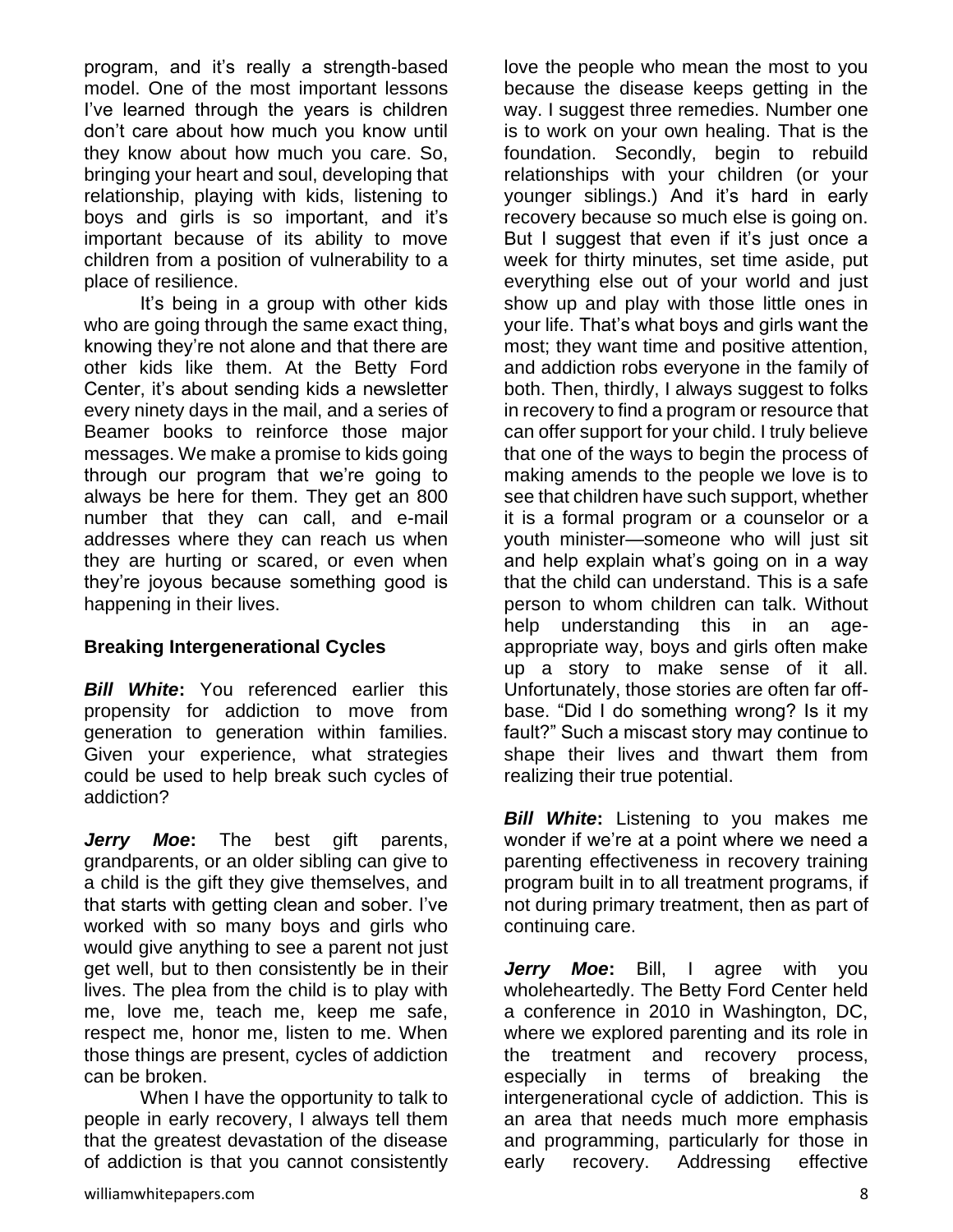parenting in recovery and healing the parentchild relationship are critical issues that we can't afford to neglect.

# **Media Coverage of Affected Children**

*Bill White***:** I've watched the media coverage of children affected by addiction, if it's covered at all, and what's there seems to primarily focus on the damage done to children. I don't see the flipside of the story, which is the story of resilience and recovery of children within these families. Would you agree with that critique of the media?

*Jerry Moe***:** This is too often the case. Through the years, I have been invited on national shows that wanted to primarily focus on the disease and how it devastates the whole family. No thanks. What's missing is media coverage that speaks of hope, recovery, and healing. I think it's something that has dogged our entire field, but there are wonderful exceptions. I worked with Nickelodeon News and Linda Ellerbee of Lucky Duck Productions to produce a thirtyminute Nick News Special, *Under the Influence: Kids of Alcoholics*, that initially aired in November 2010. We focused on solutions and hope. It featured five adolescents, all from different backgrounds, across the United States, and all living in various family contexts: some in recovery, some dealing with relapse, and some where the addiction remains active. The show looked at how children learned to positively cope with the challenges they face in their lives. This show won an Emmy Award.

# **Closing Reflections**

*Bill White***:** As you look back over a long and what has already been a significant career, what do you personally feel best about?

*Jerry Moe***:** We are developing a growing body of scientific evidence that the work we are doing with children really makes a difference. I'm proud of the Children's Program Kit that is free, has been so widely distributed and used to change the lives of countless children and families. There are

many adults who I worked with as kids who still keep in touch. It's wonderful to see that the seeds we planted in their lives have born such wonderful fruit. But it's more than just the kids; it's watching families heal, and, for me, it's having alcoholics and addicts who say thank you, I'm letting go of my guilt and shame. It's watching families get beyond their disease to live lives of recovery, hope, and joy. It's seeing adults become good citizens and responsible parents and passing that on to the next generation. Today, we're seeing people stand up and say, "I'm in recovery." It's recovering alcoholics and addicts shifting from how their disease hurt their children to how their recovery is benefitting themselves, their families, and their children. That's a big shift.

**Bill White:** We will have some readers of this interview who are interested in potentially devoting their lives as you have to affected children. Do you have any closing guidance that you would offer those individuals?

*Jerry Moe***:** Well, the first thing I'd say is, "Come on board, we need you." We need people who bring energy and passion. Bring your heart and soul to this work on a daily basis. Self-care is incredibly important. This work can be exhilarating and exhausting, so finding balance between the work and selfcare of oneself and one's own family is very important.

Be patient with children, letting them be kids and letting them be silly and make mistakes. It is equally important to be patient with the systems that we work with as we push them to make substantial changes in how they operate.

Celebrate the wins—big and little and experience the joy in the journey. What we do in this work is never an event; it is a process that we must both guide and let unfold.

Reach out to people who have done this work before you and learn lessons from them, but then be brave and courageous enough to take this work to new levels.

Parents need to be an integral part of what we do with children. It's essential that